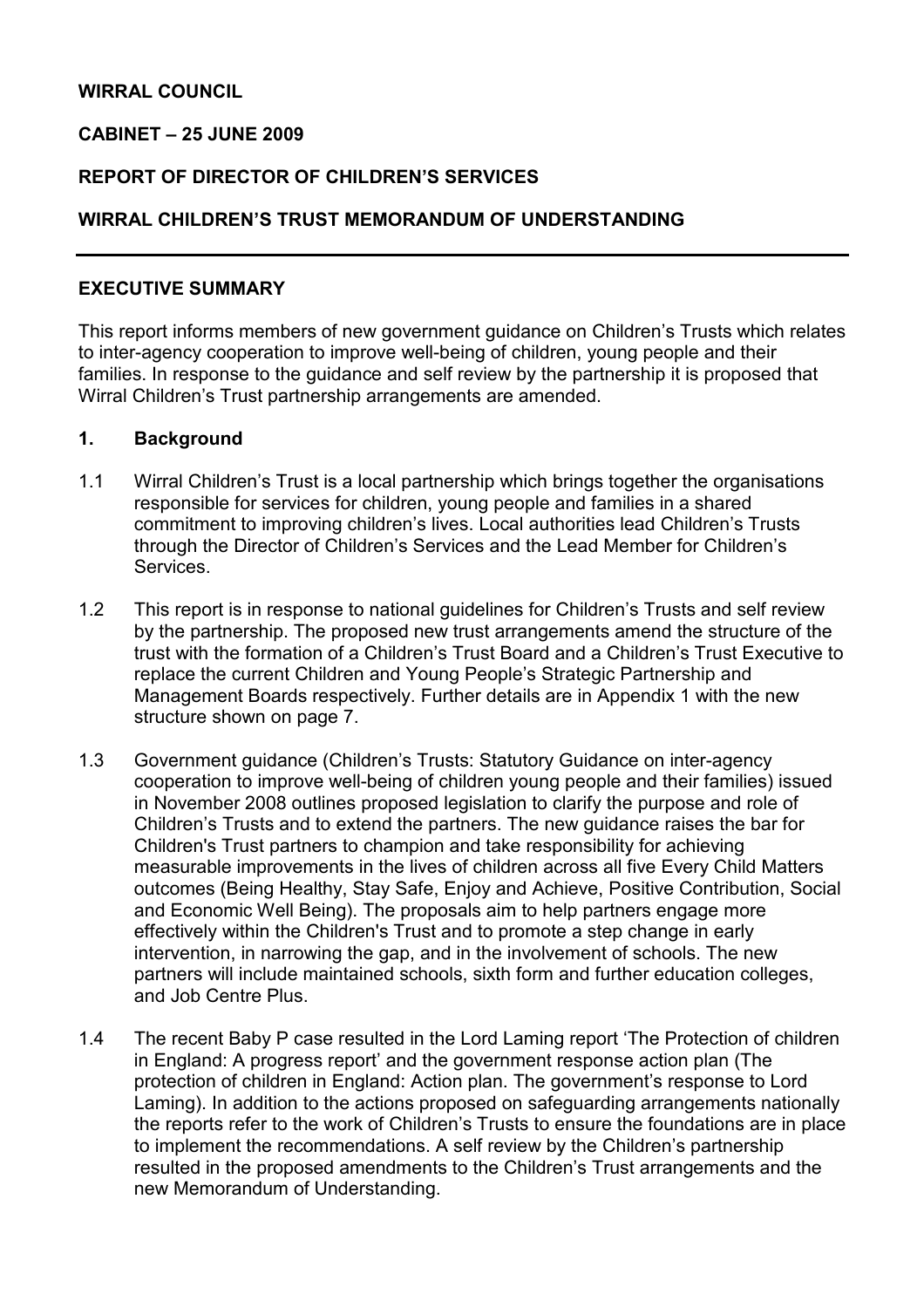1.5 The proposed Wirral Children's Trust Memorandum of Understanding is designed to provide an effective and transparent framework and clarity of roles and responsibilities to sustain and improve outcomes for Wirral's children and young people.

# 2. Financial implications

All costs for Wirral Children's Trust are met through members.

## 3. Staffing implications

Wirral Children's Trust involves staff members who are currently employed by Wirral Council and partner agencies in the borough.

## 4. Equal opportunities implications

There are none directly attributable to the memorandum.

## 5. Community safety implications

There are none directly attributable to the memorandum.

## 6. Local Agenda 21 implications

There are none directly attributable to the memorandum.

## 7. Planning implications

There are none directly attributable to the memorandum.

# 8. Anti-poverty implications

There are none directly attributable to the memorandum.

#### 9. Social inclusion implications

Wirral Children's Trust will operate on the basis of principles that actively value the benefits of diversity and ensure fair treatment and equality of opportunity.

#### 10. Local Member Support implications

Representation by elected members on the Wirral Children's Trust Board is unchanged.

## 11. Background papers

- 11.1 Children's Trusts: DCSF Statutory guidance on inter-agency cooperation to improve well-being of children, young people and their families (November 2008).
- 11.2 The protection of children in England: A Progress Report. The Lord Laming (March, 2009).
- 11.3 The protection of children in England: Action plan. The government's response to Lord Laming (May, 2009).